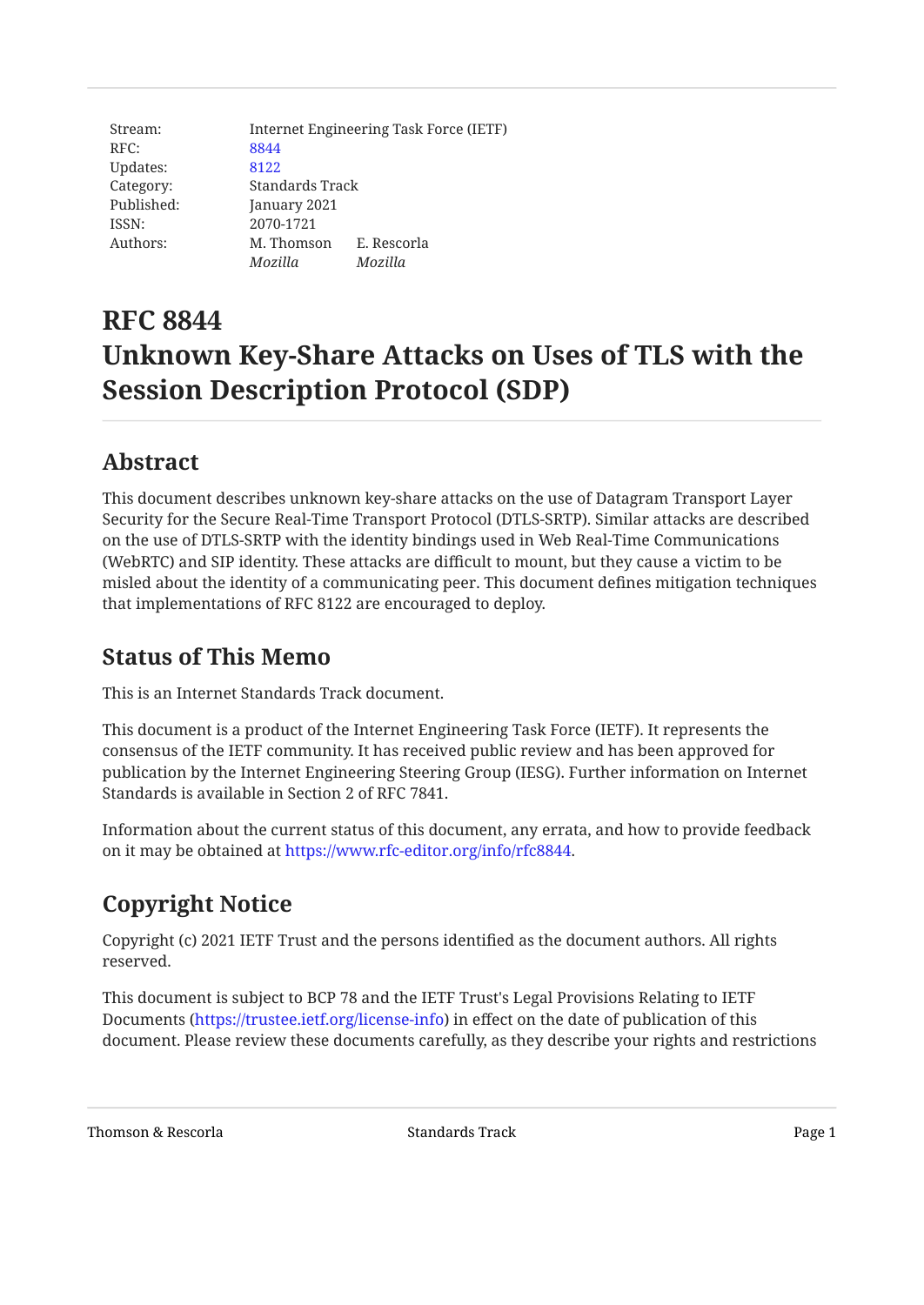with respect to this document. Code Components extracted from this document must include Simplified BSD License text as described in Section 4.e of the Trust Legal Provisions and are provided without warranty as described in the Simplified BSD License.

## <span id="page-1-0"></span>**[Table of Contents](#page-1-0)**

- [1.](#page-2-0) [Introduction](#page-2-0)
- [2.](#page-3-0) [Unknown Key-Share Attack](#page-3-0)
	- [2.1.](#page-3-1) [Limits on Attack Feasibility](#page-3-1)
	- [2.2.](#page-4-0) [Interactions with Key Continuity](#page-4-0)
	- [2.3.](#page-4-1) [Third-Party Call Control](#page-4-1)
- [3.](#page-5-0) [Unknown Key-Share Attack with Identity Bindings](#page-5-0)
	- [3.1.](#page-6-0) [Example](#page-6-0)
	- [3.2.](#page-6-1) The [external\\_id\\_hash](#page-6-1) TLS Extension
		- [3.2.1.](#page-7-0) Calculating [external\\_id\\_hash](#page-7-0) [for WebRTC Identity](#page-7-0)
		- [3.2.2.](#page-8-0) [Calculating external\\_id\\_hash for PASSporT](#page-8-0)
- [4.](#page-8-1) [Unknown Key-Share Attack with Fingerprints](#page-8-1)
	- [4.1.](#page-9-0) [Example](#page-9-0)
	- [4.2.](#page-10-0) [Unique Session Identity Solution](#page-10-0)
	- [4.3.](#page-11-0) [The external\\_session\\_id TLS Extension](#page-11-0)
- [5.](#page-12-0) [Session Concatenation](#page-12-0)
- [6.](#page-13-0) [Security Considerations](#page-13-0)
- [7.](#page-13-1) [IANA Considerations](#page-13-1)
- [8.](#page-13-2) [References](#page-13-2)
	- [8.1.](#page-13-3) [Normative References](#page-13-3)
	- [8.2.](#page-15-0) [Informative References](#page-15-0)
- [Acknowledgements](#page-16-0)
- [Authors' Addresses](#page-16-1)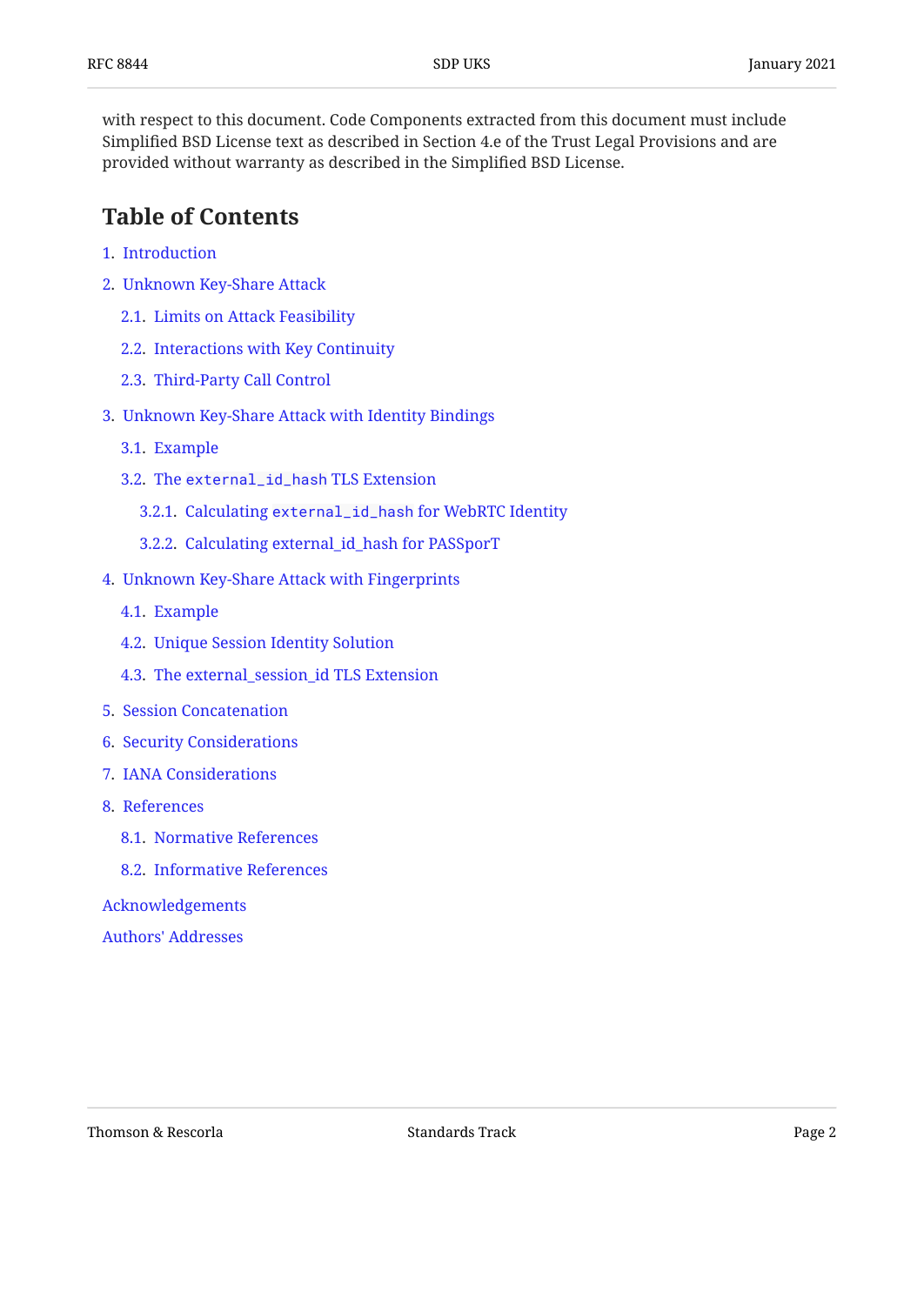## <span id="page-2-0"></span>**[1. Introduction](#page-2-0)**

The use of Transport Layer Security (TLS) [[TLS13\]](#page-14-0) with the Session Description Protocol (SDP) [[SDP\]](#page-14-1) is defined in [FINGERPRINT]. Further use with Datagram Transport Layer Security (DTLS) [[DTLS\]](#page-13-4) and the Secure Real-time Transport Protocol (SRTP) [SRTP] is defined as DTLS-SRTP [\[DTLS-](#page-14-4). [SRTP\]](#page-14-4)

In these specifications, key agreement is performed using TLS or DTLS, with authentication being tied back to the session description (or SDP) through the use of certificate fingerprints. Communication peers check that a hash, or fingerprint, provided in the SDP matches the certificate that is used in the TLS or DTLS handshake.

WebRTCidentity (see Section 7 of [WEBRTC-SEC]) and SIP identity [SIP-ID] both provide a mechanism that binds an external identity to the certificate fingerprints from a session description. However, this binding is not integrity protected and is therefore vulnerable to an identity misbinding attack, also known as an unknown key-share (UKS) attack, where the attacker binds their identity to the fingerprint of another entity. A successful attack leads to the creation of sessions where peers are confused about the identity of the participants.

This document describes a TLS extension that can be used in combination with these identity bindings to prevent this attack.

A similar attack is possible with the use of certificate fingerprints alone. Though attacks in this setting are likely infeasible in existing deployments due to the narrow preconditions (see [Section](#page-3-1) [2.1\)](#page-3-1), this document also describes mitigations for this attack.

The mechanisms defined in this document are intended to strengthen the protocol by preventing the use of unknown key-share attacks in combination with other protocol or implementation vulnerabilities. RFC 8122 [\[FINGERPRINT](#page-14-2)] is updated by this document to recommend the use of these mechanisms.

This document assumes that signaling is integrity protected. However, as [Section 7](https://www.rfc-editor.org/rfc/rfc8122#section-7) of [[FINGERPRINT\]](#page-14-2) explains, many deployments that use SDP do not guarantee integrity of session signaling and so are vulnerable to other attacks. [FINGERPRINT] offers key continuity mechanisms as a potential means of reducing exposure to attack in the absence of integrity protection. [Section 2.2](#page-4-0) provides some analysis of the effect of key continuity in relation to the described attacks.

The key words "MUST", "MUST NOT", "REQUIRED", "SHALL", "SHALL NOT", "SHOULD", "SHOULD <code>NOT",</code> "<code>RECOMMENDED", "NOT RECOMMENDED", "MAY", and "OPTIONAL" in this document are to</code> be interpreted as described in BCP 14 [RFC2119] [RFC8174] when, and only when, they appear in all capitals, as shown here.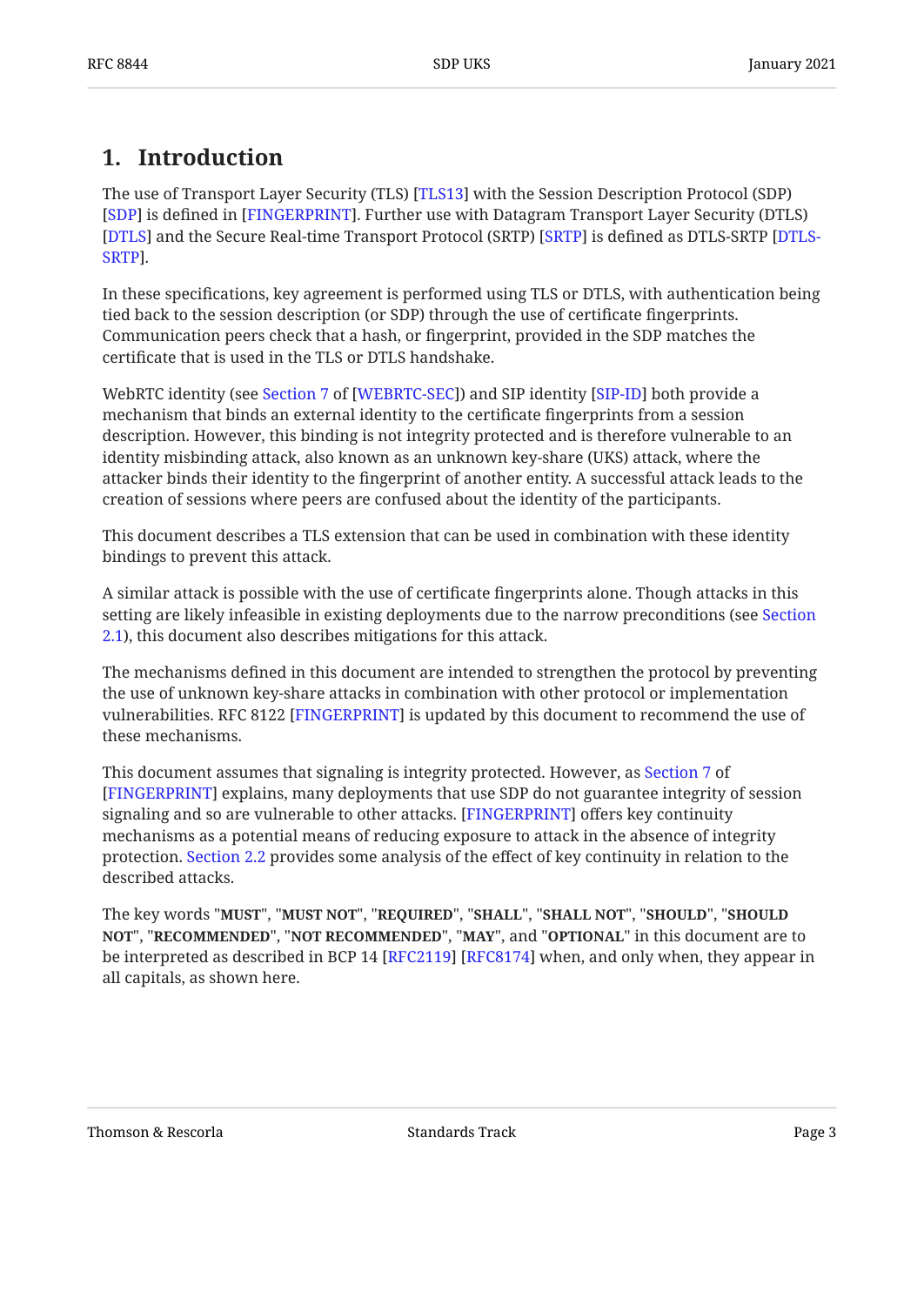## <span id="page-3-0"></span>**[2. Unknown Key-Share Attack](#page-3-0)**

In an unknown key-share attack [\[UKS\]](#page-15-1), a malicious participant in a protocol claims to control a key that is in reality controlled by some other actor. This arises when the identity associated with a key is not properly bound to the key.

An endpoint that can acquire the certificate fingerprint of another entity can advertise that fingerprint as their own in SDP. An attacker can use a copy of that fingerprint to cause a victim to communicate with another unaware victim, even though the first victim believes that it is communicating with the attacker.

When the identity of communicating peers is established by higher-layer signaling constructs, such as those in SIP identity [SIP-ID] or WebRTC [WEBRTC-SEC], this allows an attacker to bind their own identity to a session with any other entity.

The attacker obtains an identity assertion for an identity it controls, but binds that to the fingerprint of one peer. The attacker is then able to cause a TLS connection to be established where two victim endpoints communicate. The victim that has its fingerprint copied by the attack correctly believes that it is communicating with the other victim; however, the other victim incorrectly believes that it is communicating with the attacker.

An unknown key-share attack does not result in the attacker having access to any confidential information exchanged between victims. However, the failure in mutual authentication can enable other attacks. A victim might send information to the wrong entity as a result. Where information is interpreted in context, misrepresenting that context could lead to the information being misinterpreted.

A similar attack can be mounted based solely on the SDP fingerprint attribute [[FINGERPRINT\]](#page-14-2) without compromising the integrity of the signaling channel.

This attack is an aspect of SDP-based protocols upon which the technique known as third-party call control (3PCC) [RFC3725] relies. 3PCC exploits the potential for the identity of a signaling peer to be different than the media peer, allowing the media peer to be selected by the signaling peer. [Section 2.3](#page-4-1) describes the consequences of the mitigations described here for systems that use 3PCC.

### <span id="page-3-1"></span>**[2.1. Limits on Attack Feasibility](#page-3-1)**

The use of TLS with SDP depends on the integrity of session signaling. Assuming signaling integrity limits the capabilities of an attacker in several ways. In particular:

- An attacker can only modify the parts of the session signaling that they are responsible for 1. producing, namely their own offers and answers.
- 2. No entity will successfully establish a session with a peer unless they are willing to participate in a session with that peer.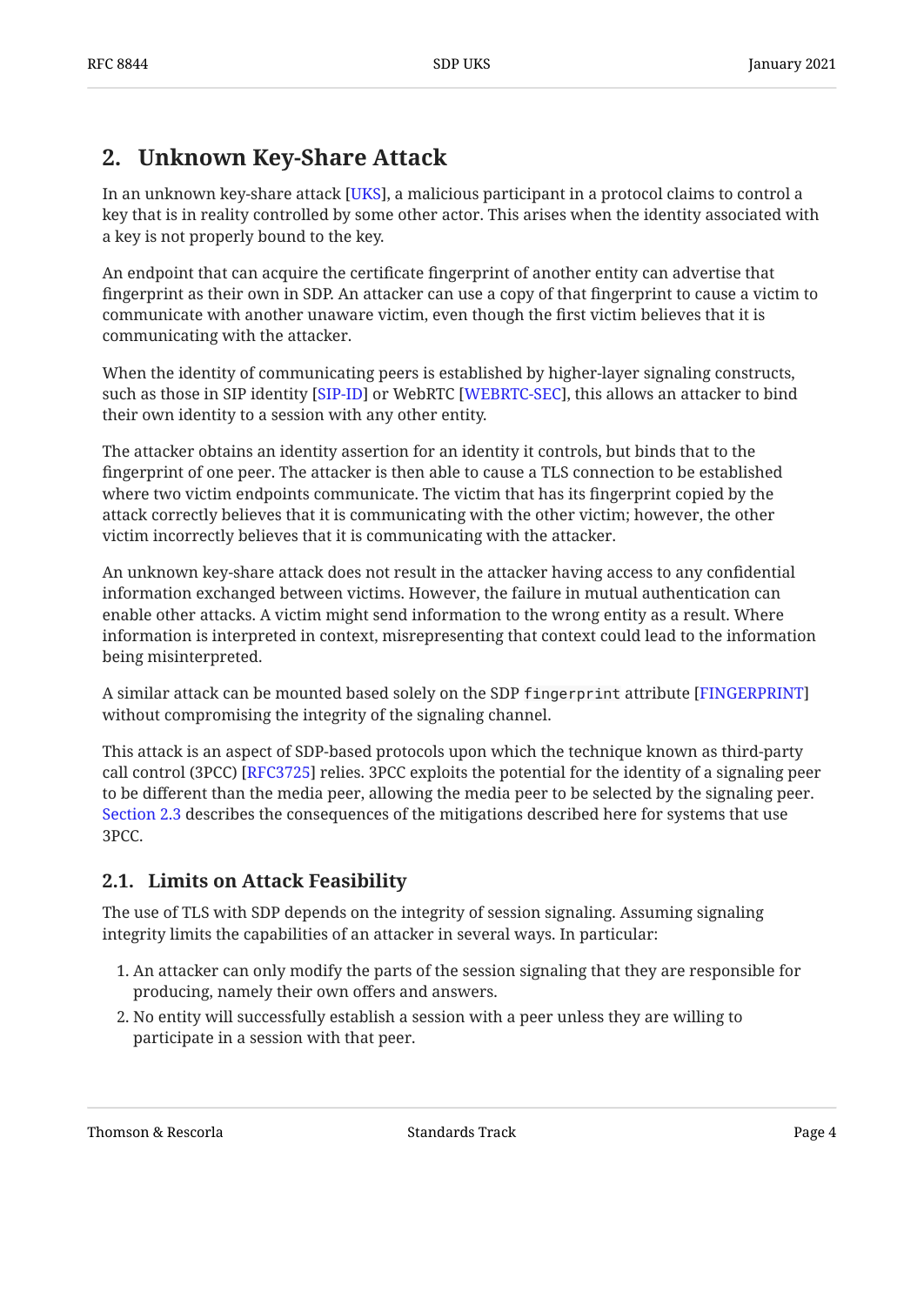The combination of these two constraints make the spectrum of possible attacks quite limited. An attacker is only able to switch its own certificate fingerprint for a valid certificate that is acceptable to its peer. Attacks therefore rely on joining two separate sessions into a single session. [Section 4](#page-8-1) describes an attack on SDP signaling under these constraints.

Systems that rely on strong identity bindings, such as those defined in [WEBRTC] or [SIP-ID], have a different threat model, which admits the possibility of attack by an entity with access to the signaling channel. Attacks under these conditions are more feasible as an attacker is assumed to be able both to observe and to modify signaling messages. [Section 3](#page-5-0) describes an attack that assumes this threat model.

### <span id="page-4-0"></span>**[2.2. Interactions with Key Continuity](#page-4-0)**

Systemsthat use key continuity (as defined in Section 15.1 of [ZRTP] or as recommended in [Section 7](https://www.rfc-editor.org/rfc/rfc8122#section-7) of [\[FINGERPRINT](#page-14-2)]) might be able to detect an unknown key-share attack if a session with either the attacker or the genuine peer (i.e., the victim whose fingerprint was copied by an attacker) was established in the past. Whether this is possible depends on how key continuity is implemented.

Implementations that maintain a single database of identities with an index of peer keys could discover that the identity saved for the peer key does not match the claimed identity. Such an implementation could notice the disparity between the actual keys (those copied from a victim) and the expected keys (those of the attacker).

In comparison, implementations that first match based on peer identity could treat an unknown key-share attack as though their peer had used a newly configured device. The apparent addition of a new device could generate user-visible notices (e.g., "Mallory appears to have a new device"). However, such an event is not always considered alarming; some implementations might silently save a new key.

### <span id="page-4-1"></span>**[2.3. Third-Party Call Control](#page-4-1)**

Third-party call control (3PCC) [RFC3725] is a technique where a signaling peer establishes a call that is terminated by a different entity. An unknown key-share attack is very similar in effect to some 3PCC practices, so use of 3PCC could appear to be an attack. However, 3PCC that follows RFC 3725 guidance is unaffected, and peers that are aware of changes made by a 3PCC controller can correctly distinguish actions of a 3PCC controller from an attack.

3PCC as described in RFC 3725 is incompatible with SIP identity [SIP-ID], as SIP Identity relies on creating a binding between SIP requests and SDP. The controller is the only entity that generates SIP requests in RFC 3725. Therefore, in a 3PCC context, only the use of the fingerprint attribute without additional bindings or WebRTC identity [WEBRTC-SEC] is possible.

The attack mitigation mechanisms described in this document will prevent the use of 3PCC if peers have different views of the involved identities or the value of SDP tls-id attributes.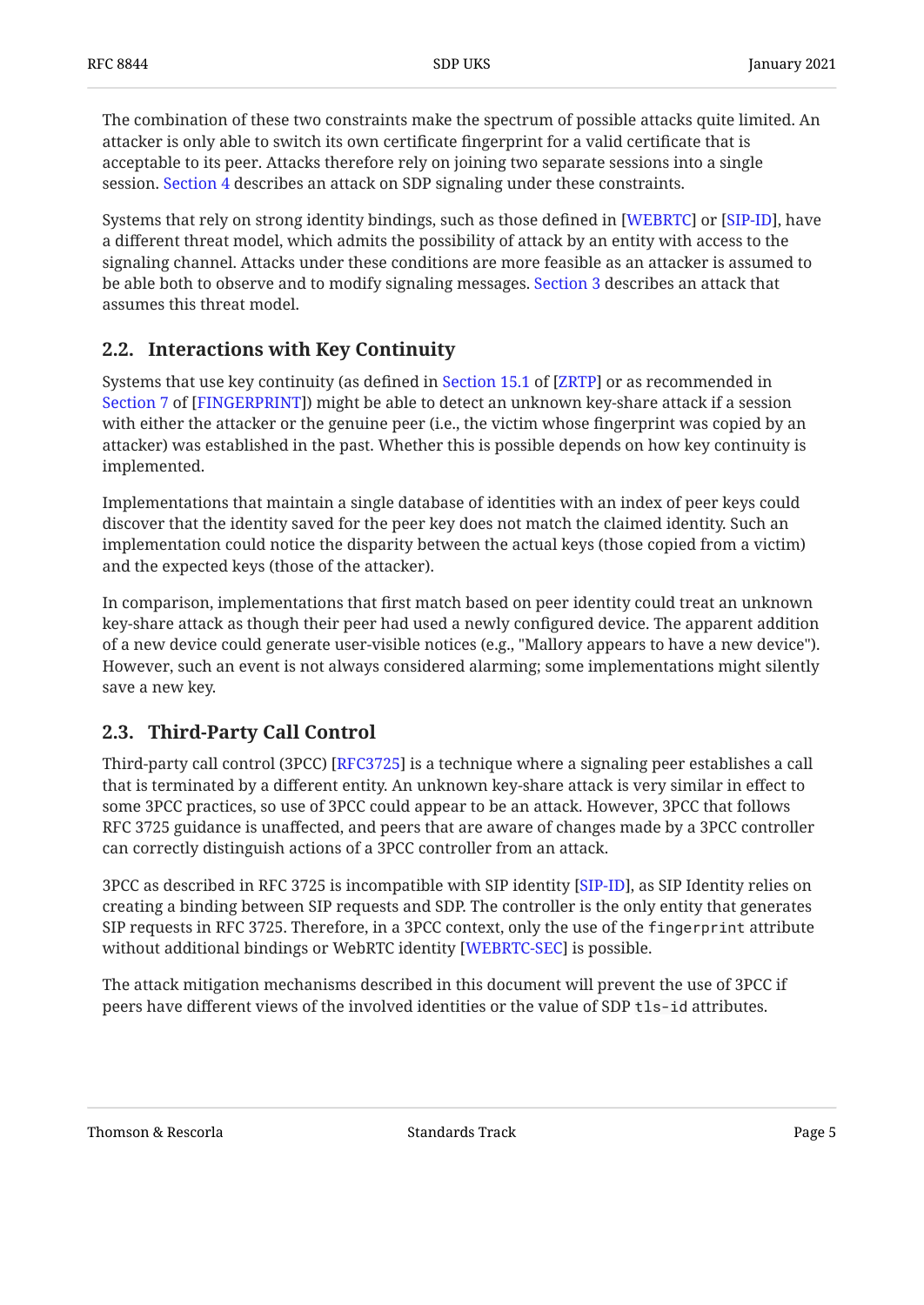For 3PCC to work with the proposed mechanisms, TLS peers need to be aware of the signaling so that they can correctly generate and check the TLS extensions. For a connection to be successfully established, a 3PCC controller needs either to forward SDP without modification or to avoid modifications to fingerprint, tls-id, and identity attributes. A controller that follows the best practices in RFC 3725 is expected to forward SDP without modification, thus ensuring the integrity of these attributes.

## <span id="page-5-0"></span>**[3. Unknown Key-Share Attack with Identity Bindings](#page-5-0)**

The identity assertions used for WebRTC ([Section 7](https://www.rfc-editor.org/rfc/rfc8827#section-7) of [\[WEBRTC-SEC\]](#page-14-5)) and the Personal Assertion Token (PASSporT) used in SIP identity ([SIP-ID], [PASSPORT]) are bound to the certificate fingerprint of an endpoint. An attacker can cause an identity binding to be created that binds an identity they control to the fingerprint of a first victim.

An attacker can thereby cause a second victim to believe that they are communicating with an attacker-controlled identity, when they are really talking to the first victim. The attacker does this by creating an identity assertion that covers a certificate fingerprint of the first victim.

A variation on the same technique can be used to cause both victims to believe they are talking to the attacker when they are talking to each other. In this case, the attacker performs the identity misbinding once for each victim.

The authority certifying the identity binding is not required to verify that the entity requesting the binding actually controls the keys associated with the fingerprints, and this might appear to be the cause of the problem. SIP and WebRTC identity providers are not required to perform this validation.

A simple solution to this problem is suggested by [[SIGMA\]](#page-15-5). The identity of endpoints is included under a message authentication code (MAC) during the cryptographic handshake. Endpoints then validate that their peer has provided an identity that matches their expectations. In TLS, the Finished message provides a MAC over the entire handshake, so that including the identity in a TLS extension is sufficient to implement this solution.

Rather than include a complete identity binding, which could be sizable, a collision- and preimage-resistant hash of the binding is included in a TLS extension as described in [Section 3.2.](#page-6-1) Endpoints then need only validate that the extension contains a hash of the identity binding they received in signaling. If the identity binding is successfully validated, the identity of a peer is verified and bound to the session.

This form of unknown key-share attack is possible without compromising signaling integrity, unless the defenses described in [Section 4](#page-8-1) are used. In order to prevent both forms of attack, endpoints MUST use the external\_session\_id extension (see [Section 4.3\)](#page-11-0) in addition to the external\_id\_hash [\(Section 3.2](#page-6-1)) so that two calls between the same parties can't be altered by an attacker.

Thomson & Rescorla **Standards Track** Page 6 and Standards Track Page 6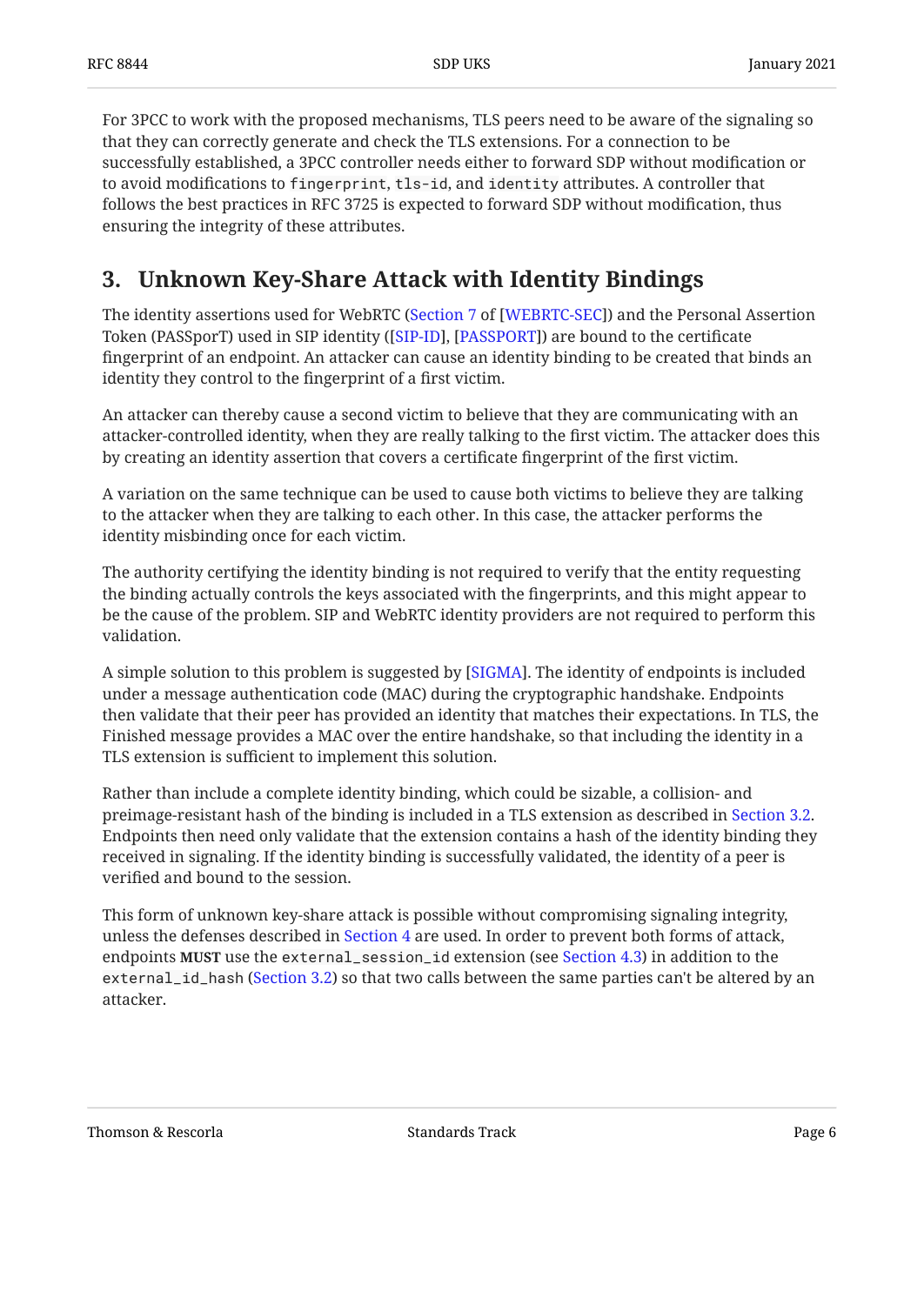### <span id="page-6-0"></span>**[3.1. Example](#page-6-0)**

In the example shown in [Figure 1](#page-6-2), it is assumed that the attacker also controls the signaling channel.

Mallory (the attacker) presents two victims, Norma and Patsy, with two separate sessions. In the first session, Norma is presented with the option to communicate with Mallory; a second session with Norma is presented to Patsy.

<span id="page-6-2"></span>

*[Figure 1: Example Attack on Identity Bindings](#page-6-2)* 

The attack requires that Mallory obtain an identity binding for her own identity with the fingerprints presented by Patsy (P), which Mallory might have obtained previously. This false binding is then presented to Norma ('Signaling1' in [Figure 1](#page-6-2)).

Patsy could be similarly duped, but in this example, a correct binding between Norma's identity and fingerprint (N) is faithfully presented by Mallory. This session ('Signaling2' in [Figure 1](#page-6-2)) can be entirely legitimate.

A DTLS session is established directly between Norma and Patsy. In order for this to happen, Mallory can substitute transport-level information in both sessions, though this is not necessary if Mallory is on the network path between Norma and Patsy.

As a result, Patsy correctly believes that she is communicating with Norma. However, Norma incorrectly believes that she is talking to Mallory. As stated in [Section 2,](#page-3-0) Mallory cannot access media, but Norma might send information to Patsy that Norma might not intend or that Patsy might misinterpret.

### <span id="page-6-1"></span>**[3.2. T](#page-6-1)he [external\\_id\\_hash](#page-6-1) TLS Extension**

The external\_id\_hash TLS extension carries a hash of the identity assertion that the endpoint sending the extension has asserted to its peer. Both peers include a hash of their own identity assertion.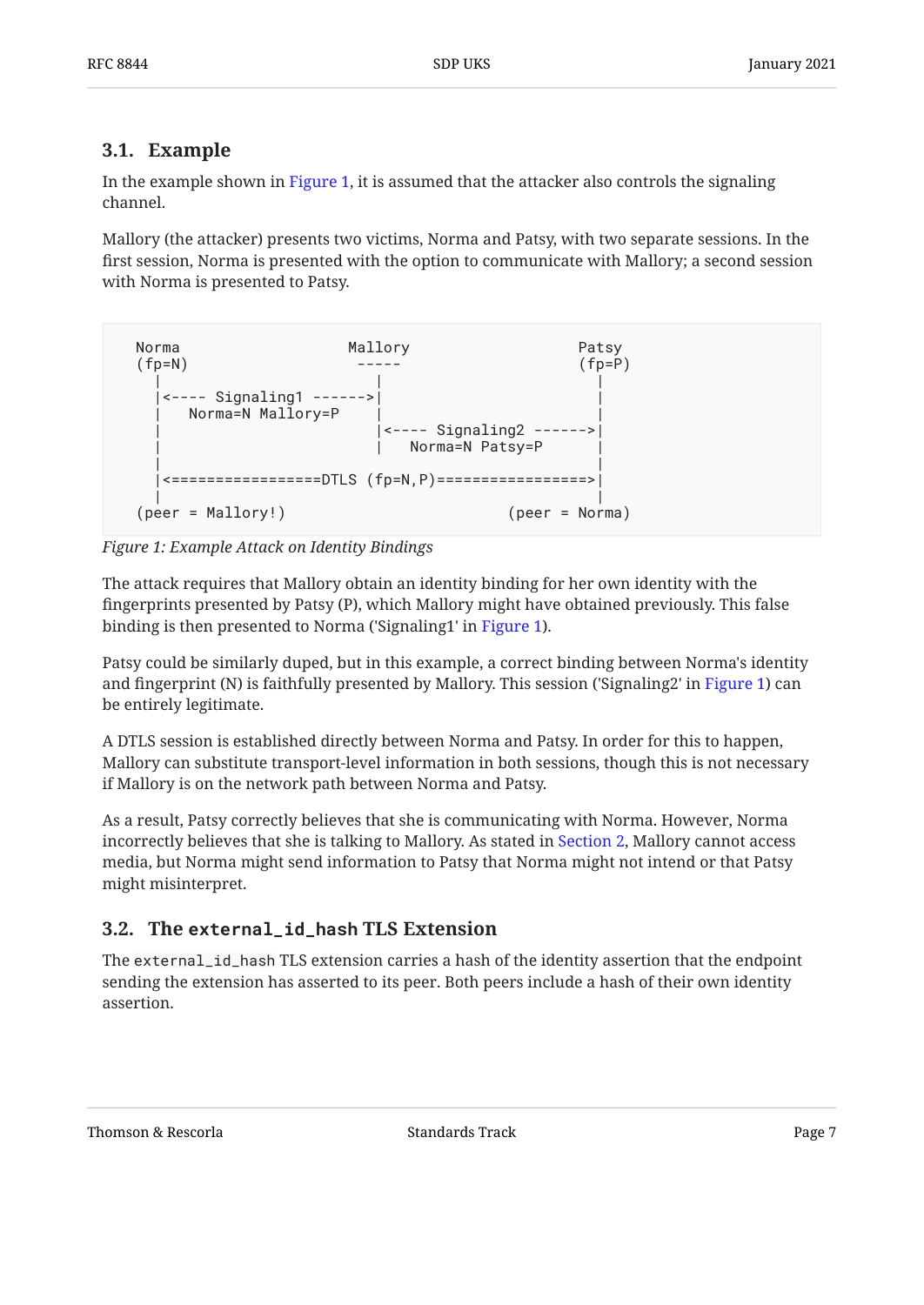The extension\_data for the external\_id\_hash extension contains a ExternalIdentityHash struct, described below using the syntax defined in Section 3 of [TLS13]:

 struct { opaque binding\_hash<0..32>; } ExternalIdentityHash;

Where an identity assertion has been asserted by a peer, this extension includes a SHA-256 hash of the assertion. An empty value is used to indicate support for the extension.

Note: For both types of identity assertion, if SHA-256 should prove to be inadequate in the future (see [AGILITY]), a new TLS extension that uses a different hash function can be defined.

Identity bindings might be provided by only one peer. An endpoint that does not produce an identity binding **MUST** generate an empty external\_id\_hash extension in its ClientHello or -- if a client provides the extension -- in ServerHello or EncryptedExtensions. An empty extension has a zero-length binding\_hash field.

A peer that receives an external\_id\_hash extension that does not match the value of the identity binding from its peer **MUST** immediately fail the TLS handshake with an  $\,$ illegal\_parameter alert. The absence of an identity binding does not relax this requirement; if a peer provided no identity binding, a zero-length extension **MUST** be present to be considered valid.

Implementations written prior to the definition of the extensions in this document will not support this extension for some time. A peer that receives an identity binding but does not receive an external\_id\_hash extension **MAY** accept a TLS connection rather than fail a connection where the extension is absent.

The endpoint performs the validation of the external\_id\_hash extension in addition to the validation required by [FINGERPRINT] and any verification of the identity assertion [[WEBRTC-](#page-14-5)[SEC\]](#page-14-5) [[SIP-ID\]](#page-14-6). An endpoint **MUST** validate any external\_session\_id value that is present; see [Section 4.3.](#page-11-0)

An external\_id\_hash extension with a binding\_hash field that is any length other than 0 or 32 is invalid and **MUST** cause the receiving endpoint to generate a fatal decode\_error alert.

In TLS 1.3, an externa $\sf{l}_\_id\_$ hash extension sent by a server **MUST** be sent in the EncryptedExtensions message.

#### <span id="page-7-0"></span>**[3.2.1.](#page-7-0) Calculating [external\\_id\\_hash](#page-7-0) [for WebRTC Identity](#page-7-0)**

A WebRTC identity assertion ([Section 7](https://www.rfc-editor.org/rfc/rfc8827#section-7) of [\[WEBRTC-SEC\]](#page-14-5)) is provided as a JSON [JSON] object that is encoded into a JSON text. The JSON text is encoded using UTF-8 [\[UTF8\]](#page-14-11) as described by [Section](https://www.rfc-editor.org/rfc/rfc8259#section-8.1) [8.1](https://www.rfc-editor.org/rfc/rfc8259#section-8.1) of [[JSON\]](#page-14-10). The content of the external\_id\_hash extension is produced by hashing the resulting octets with SHA-256 [SHA]. This produces the 32 octets of the binding\_hash parameter, which is the sole contents of the extension.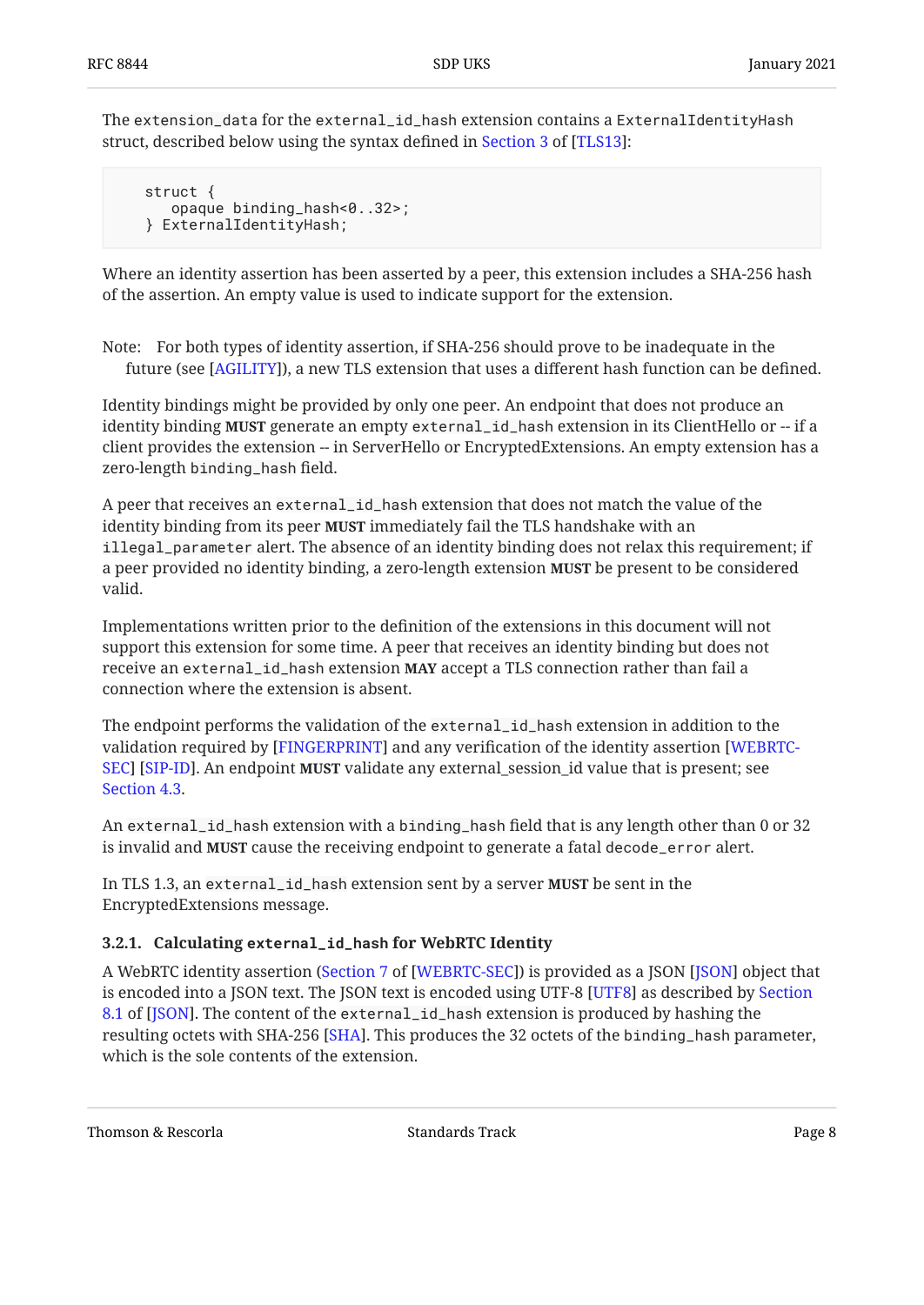The SDP identity attribute includes the base64 [BASE64] encoding of the UTF-8 encoding of the same JSON text. The external\_id\_hash extension is validated by performing base64 decoding on the value of the SDP identity attribute, hashing the resulting octets using SHA-256, and comparing the results with the content of the extension. In pseudocode form, using the identity-assertion-value field from the SDP identity attribute grammar as defined in : [[WEBRTC-SEC\]](#page-14-5)

external\_id\_hash = SHA-256(b64decode(identity-assertion-value))

Note: The base64 of the SDP identity attribute is decoded to avoid capturing variations in padding. The base64-decoded identity assertion could include leading or trailing whitespace octets. WebRTC identity assertions are not canonicalized; all octets are hashed.

#### <span id="page-8-0"></span>**[3.2.2. Calculating external\\_id\\_hash for PASSporT](#page-8-0)**

Where the compact form of PASSporT [PASSPORT] is used, it **MUST** be expanded into the full form. The base64 encoding used in the SIP Identity (or 'y') header field **MUST** be decoded then used as input to SHA-256. This produces the 32-octet binding\_hash value used for creating or validating the extension. In pseudocode, using the signed-identity-digest parameter from the Identity header field grammar defined [SIP-ID]:

<span id="page-8-1"></span>external\_id\_hash = SHA-256(b64decode(signed-identity-digest))

### **[4. Unknown Key-Share Attack with Fingerprints](#page-8-1)**

An attack on DTLS-SRTP is possible because the identity of peers involved is not established prior to establishing the call. Endpoints use certificate fingerprints as a proxy for authentication, but as long as fingerprints are used in multiple calls, they are vulnerable to attack.

Even if the integrity of session signaling can be relied upon, an attacker might still be able to create a session where there is confusion about the communicating endpoints by substituting the fingerprint of a communicating endpoint.

An endpoint that is configured to reuse a certificate can be attacked if it is willing to initiate two calls at the same time, one of which is with an attacker. The attacker can arrange for the victim to incorrectly believe that it is calling the attacker when it is in fact calling a second party. The second party correctly believes that it is talking to the victim.

As with the attack on identity bindings, this can be used to cause two victims to both believe they are talking to the attacker when they are talking to each other.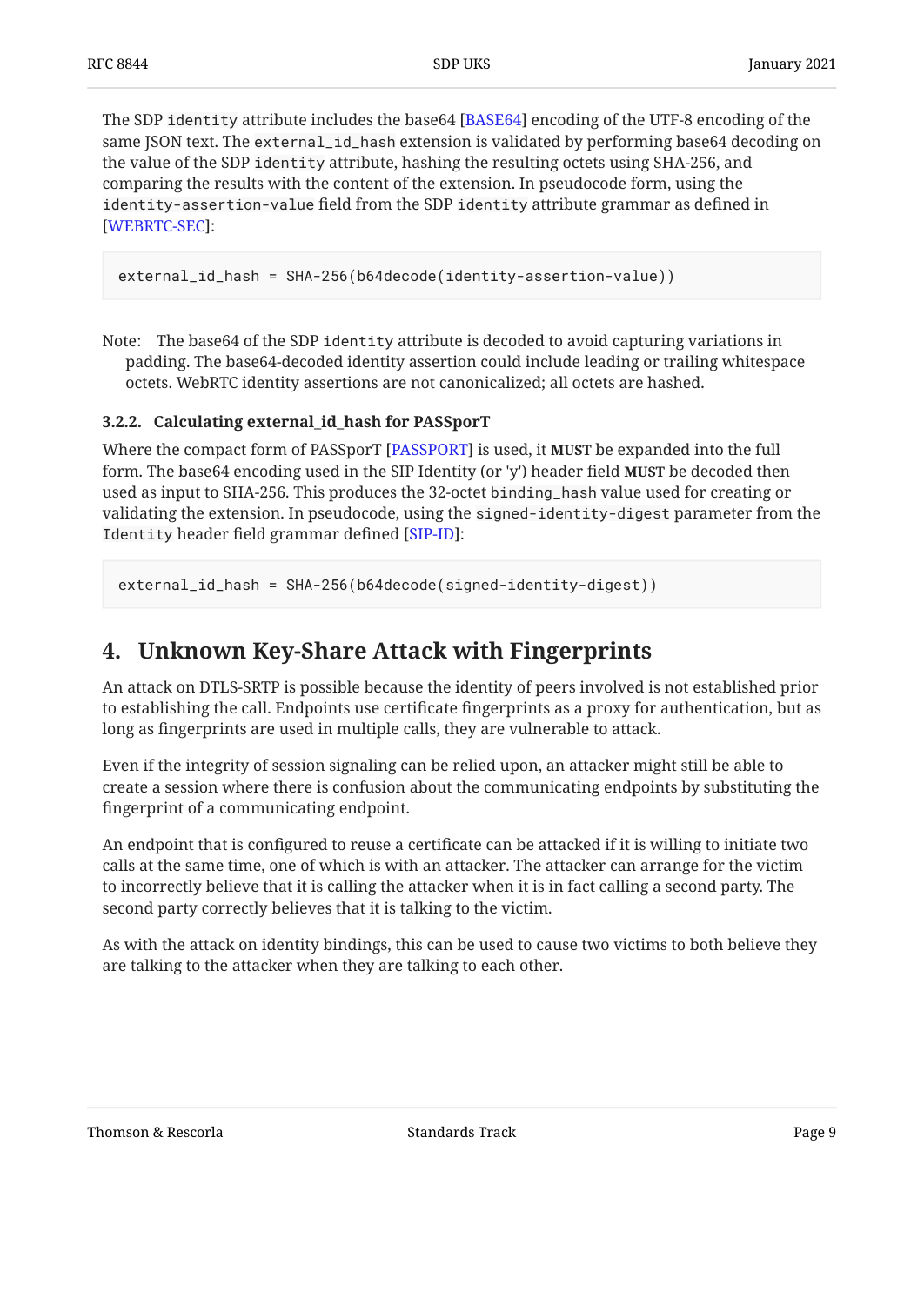### <span id="page-9-0"></span>**[4.1. Example](#page-9-0)**

To mount this attack, two sessions need to be created with the same endpoint at almost precisely the same time. One of those sessions is initiated with the attacker, the second session is created toward another honest endpoint. The attacker convinces the first endpoint that their session with the attacker has been successfully established, but media is exchanged with the other honest endpoint. The attacker permits the session with the other honest endpoint to complete only to the extent necessary to convince the other honest endpoint to participate in the attacked session.

In addition to the constraints described in [Section 2.1,](#page-3-1) the attacker in this example also needs the ability to view and drop packets between victims. That is, the attacker needs to be on path for media.

The attack shown in [Figure 2](#page-9-1) depends on a somewhat implausible set of conditions. It is intended to demonstrate what sort of attack is possible and what conditions are necessary to exploit this weakness in the protocol.

<span id="page-9-1"></span>

| Norma    | Mallory                                                                                                             | Patsy            |  |
|----------|---------------------------------------------------------------------------------------------------------------------|------------------|--|
| $(fp=N)$ |                                                                                                                     | $(fp = P)$       |  |
|          | $+$ ---Signaling1 (fp=N)--->                                                                                        |                  |  |
|          | $+$ -----Signaling2 (fp=N)-----                                                                                     | ---------------> |  |
|          | <--------------------------Signaling2 (fp=P)----+<br>$\left  \left. \left. \left. \right  - - \right. \right $ ---+ |                  |  |
|          |                                                                                                                     |                  |  |
|          | ========DTLS1=======>(Forward)======DTLS1======>                                                                    |                  |  |
|          | <======DTLS2========(Forward)<=====DTLS2=======                                                                     |                  |  |
|          | =======Media1======>(Forward)======Media1=====>                                                                     |                  |  |
|          | <======Media2========(Forward)<=====Media2======                                                                    |                  |  |
|          | =======DTLS2========>(Drop)                                                                                         |                  |  |
|          |                                                                                                                     |                  |  |

*[Figure 2: Example Attack Scenario Using Fingerprints](#page-9-1)* 

In this scenario, there are two sessions initiated at the same time by Norma. Signaling is shown with single lines ('-'), DTLS and media with double lines ('=').

The first session is established with Mallory, who falsely uses Patsy's certificate fingerprint (denoted with 'fp=P'). A second session is initiated between Norma and Patsy. Signaling for both sessions is permitted to complete.

Once signaling is complete on the first session, a DTLS connection is established. Ostensibly, this connection is between Mallory and Norma, but Mallory forwards DTLS and media packets sent to her by Norma to Patsy. These packets are denoted 'DTLS1' because Norma associates these with the first signaling session ('Signaling1').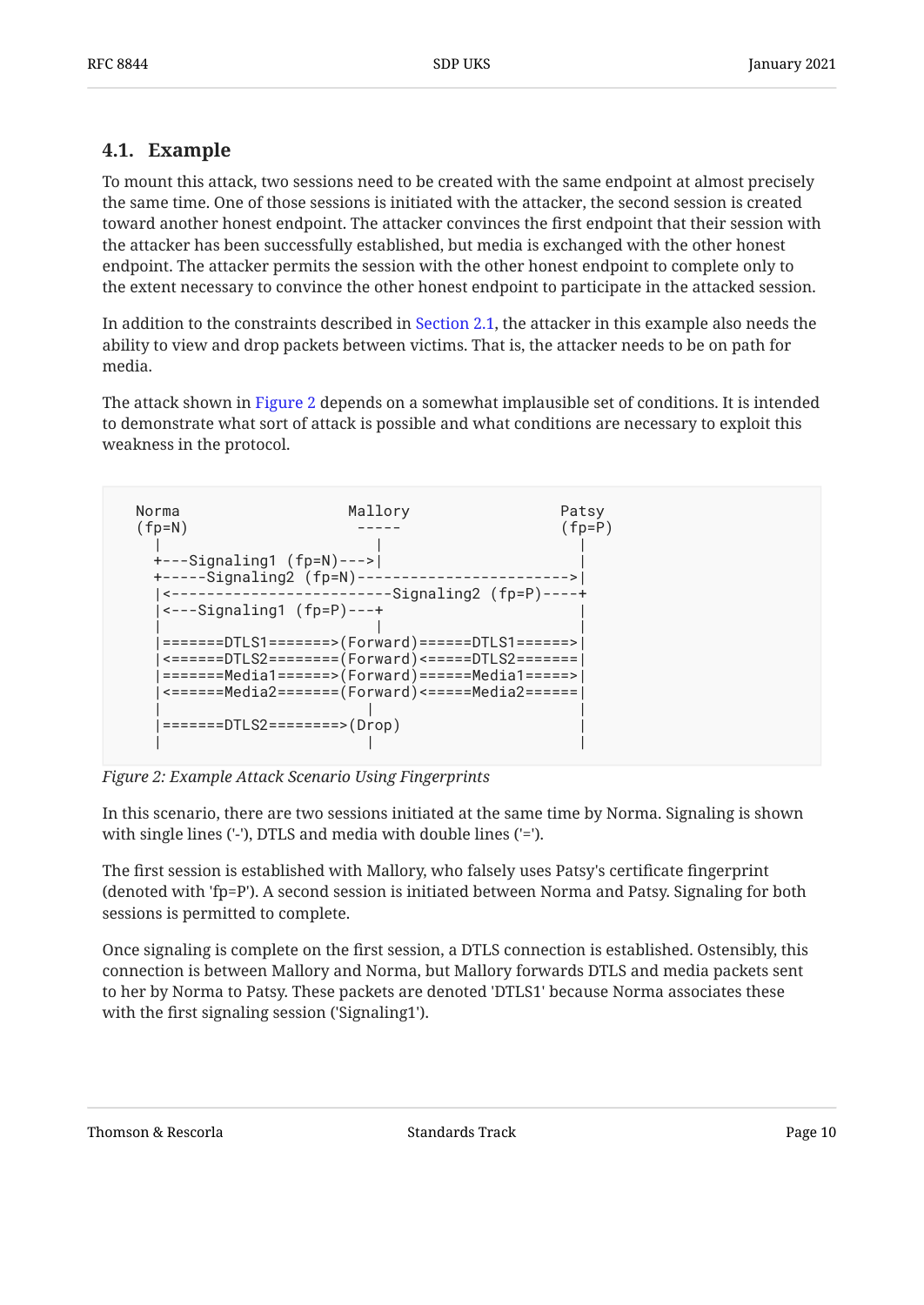Mallory also intercepts packets from Patsy and forwards those to Norma at the transport address that Norma associates with Mallory. These packets are denoted 'DTLS2' to indicate that Patsy associates these with the second signaling session ('Signaling2'); however, Norma will interpret these as being associated with the first signaling session ('Signaling1').

The second signaling exchange ('Signaling2'), which is between Norma and Patsy, is permitted to continue to the point where Patsy believes that it has succeeded. This ensures that Patsy believes that she is communicating with Norma. In the end, Norma believes that she is communicating with Mallory, when she is really communicating with Patsy. Just like the example in [Section 3.1](#page-6-0), Mallory cannot access media, but Norma might send information to Patsy that Norma might not intend or that Patsy might misinterpret.

Though Patsy needs to believe that the second signaling session has been successfully established, Mallory has no real interest in seeing that session also be established. Mallory only needs to ensure that Patsy maintains the active session and does not abandon the session prematurely. For this reason, it might be necessary to permit the signaling from Patsy to reach Norma in order to allow Patsy to receive a call setup completion signal, such as a SIP ACK. Once the second session is established, Mallory might cause DTLS packets sent by Norma to Patsy to be dropped. However, if Mallory allows DTLS packets to pass, it is likely that Patsy will discard them as Patsy will already have a successful DTLS connection established.

For the attacked session to be sustained beyond the point that Norma detects errors in the second session, Mallory also needs to block any signaling that Norma might send to Patsy asking for the call to be abandoned. Otherwise, Patsy might receive a notice that the call has failed and thereby abort the call.

This attack creates an asymmetry in the beliefs about the identity of peers. However, this attack is only possible if the victim (Norma) is willing to conduct two sessions nearly simultaneously; if the attacker (Mallory) is on the network path between the victims; and if the same certificate - and therefore the SDP fingerprint attribute value -- is used by Norma for both sessions.

Where Interactive Connectivity Establishment (ICE) [[ICE\]](#page-15-7) is used, Mallory also needs to ensure that connectivity checks between Patsy and Norma succeed, either by forwarding checks or by answering and generating the necessary messages.

### <span id="page-10-0"></span>**[4.2. Unique Session Identity Solution](#page-10-0)**

The solution to this problem is to assign a new identifier to communicating peers. Each endpoint assigns their peer a unique identifier during call signaling. The peer echoes that identifier in the TLS handshake, binding that identity into the session. Including this new identity in the TLS handshake means that it will be covered by the TLS Finished message, which is necessary to authenticate it (see [SIGMA]).

Successfully validating that the identifier matches the expected value means that the connection corresponds to the signaled session and is therefore established between the correct two endpoints.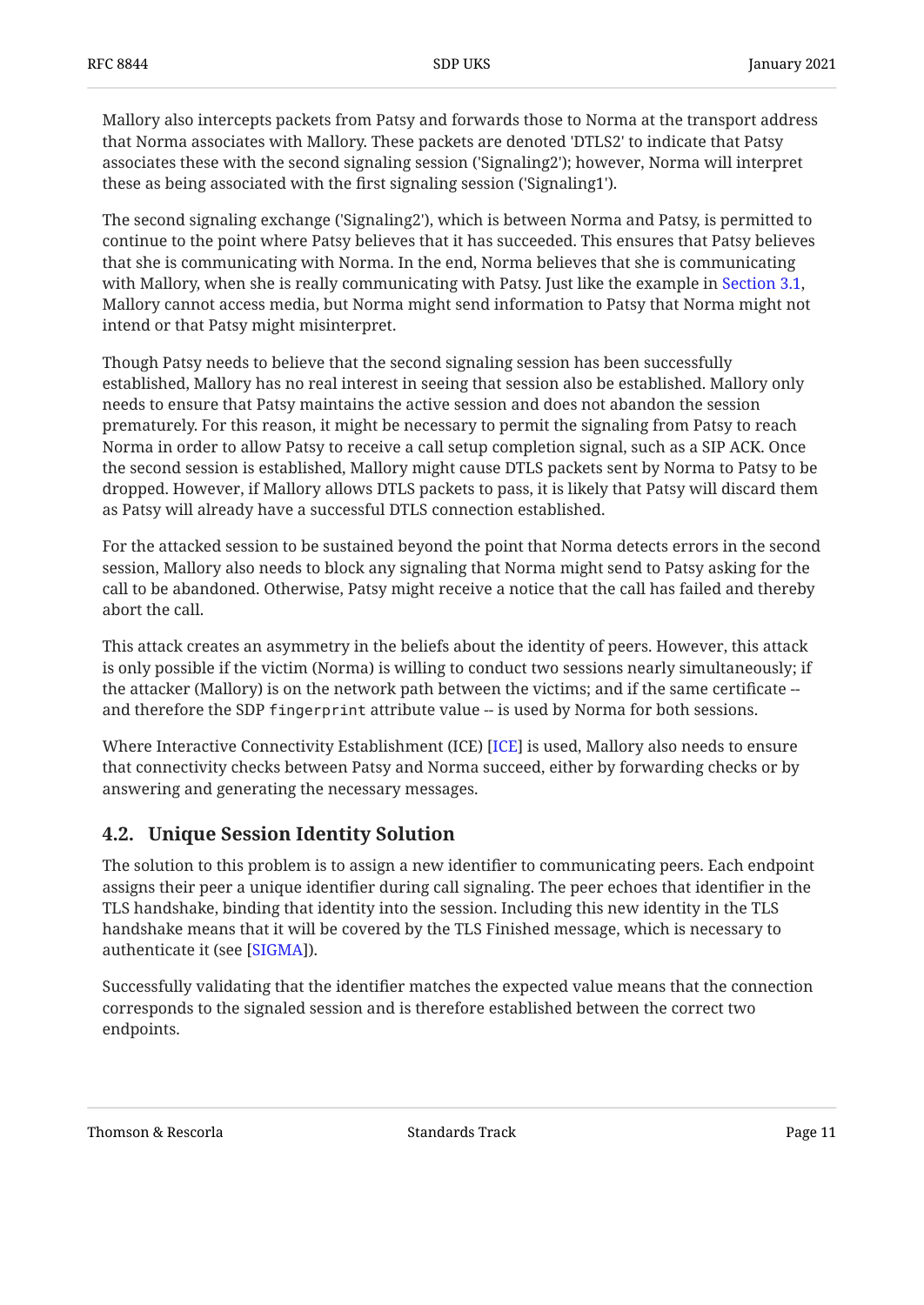This solution relies on the unique identifier given to DTLS sessions using the SDP tls-id attribute [DTLS-SDP]. This field is already required to be unique. Thus, no two offers or answers from the same client will have the same value.

A new external\_session\_id extension is added to the TLS or DTLS handshake for connections that are established as part of the same call or real-time session. This carries the value of the tls-id attribute and provides integrity protection for its exchange as part of the TLS or DTLS handshake.

### <span id="page-11-0"></span>**[4.3. The external\\_session\\_id TLS Extension](#page-11-0)**

The external\_session\_id TLS extension carries the unique identifier that an endpoint selects. When used with SDP, the value **MUST** include the <code>tls-id</code> attribute from the SDP that the endpoint generated when negotiating the session. This document only defines use of this extension for SDP; other methods of external session negotiation can use this extension to include a unique session identifier.

The extension\_data for the external\_session\_id extension contains an ExternalSessionId struct, described below using the syntax defined in [TLS13]:

```
 struct {
   opaque session_id<20..255>;
} ExternalSessionId;
```
For SDP, the session\_id field of the extension includes the value of the tls-id SDP attribute as defined in [DTLS-SDP] (that is, the <code>tls-id-value ABNF</code> production). The value of the <code>tls-id</code> attribute is encoded using ASCII [ASCII].

Where RTP and RTCP [\[RTP\]](#page-15-8) are not multiplexed, it is possible that the two separate DTLS connections carrying RTP and RTCP can be switched. This is considered benign since these protocols are designed to be distinguishable as SRTP [[SRTP\]](#page-14-3) provides key separation. Using RTP/ RTCP multiplexing [RTCP-MUX] further avoids this problem.

The external\_session\_id extension is included in a ClientHello, and if the extension is present in the ClientHello, either ServerHello (for TLS and DTLS versions older than 1.3) or EncryptedExtensions (for TLS 1.3).

Endpoints **MUST** check that the session\_id parameter in the extension that they receive includes the tls-id attribute value that they received in their peer's session description. Endpoints can perform string comparison by ASCII decoding the TLS extension value and comparing it to the SDP attribute value or by comparing the encoded TLS extension octets with the encoded SDP attribute value. An endpoint that receives an external\_session\_id extension that is not identical to the value that it expects **MUST** abort the connection with a fatal <code>illegal\_parameter</code> alert.

The endpoint performs the validation of the external\_id\_hash extension in addition to the validation required by [FINGERPRINT].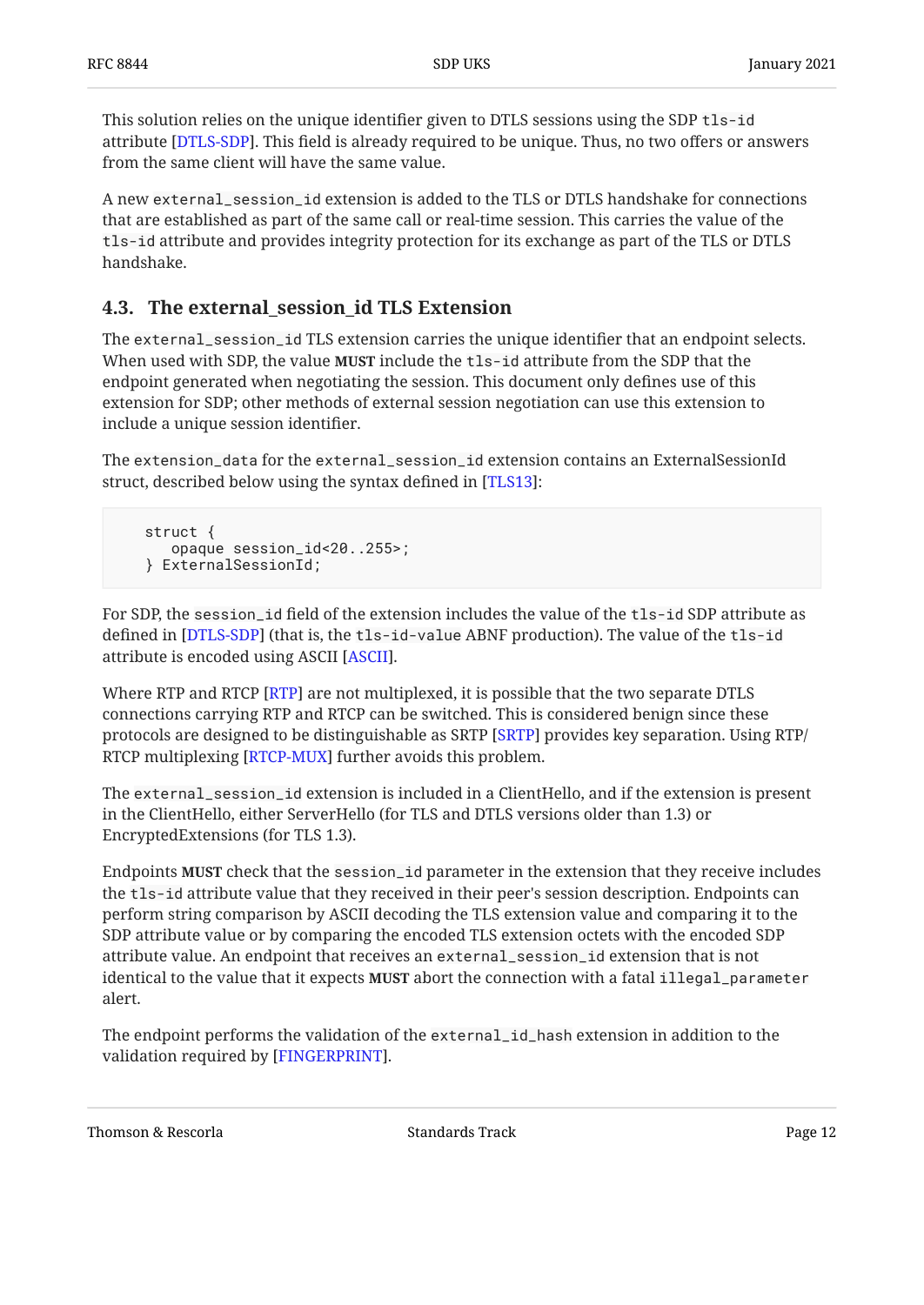If an endpoint communicates with a peer that does not support this extension, it will receive a ClientHello, ServerHello, or EncryptedExtensions message that does not include this extension. An endpoint **MAY** choose to continue a session without this extension in order to interoperate with peers that do not implement this specification.

In TLS 1.3, an external\_session\_id extension sent by a server **MUST** be sent in the EncryptedExtensions message.

This defense is not effective if an attacker can rewrite tls-id values in signaling. Only the mechanism in external\_id\_hash is able to defend against an attacker that can compromise session integrity.

## <span id="page-12-0"></span>**[5. Session Concatenation](#page-12-0)**

Use of session identifiers does not prevent an attacker from establishing two concurrent sessions with different peers and forwarding signaling from those peers to each other. Concatenating two signaling sessions in this way creates two signaling sessions, with two session identifiers, but only the TLS connections from a single session are established as a result. In doing so, the attacker creates a situation where both peers believe that they are talking to the attacker when they are talking to each other.

In the absence of any higher-level concept of peer identity, an attacker who is able to copy the session identifier from one signaling session to another can cause the peers to establish a direct TLS connection even while they think that they are connecting to the attacker. This differs from the attack described in the previous section in that there is only one TLS connection rather than two. This kind of attack is prevented by systems that enable peer authentication, such as WebRTC identity [WEBRTC-SEC] or SIP identity [SIP-ID]; however, these systems do not prevent establishing two back-to-back connections as described in the previous paragraph.

Use of the external\_session\_id does not guarantee that the identity of the peer at the TLS layer is the same as the identity of the signaling peer. The advantage that an attacker gains by concatenating sessions is limited unless data is exchanged based on the assumption that signaling and TLS peers are the same. If a secondary protocol uses the signaling channel with the assumption that the signaling and TLS peers are the same, then that protocol is vulnerable to attack. While out of scope for this document, a signaling system that can defend against session concatenation requires that the signaling layer is authenticated and bound to any TLS connections.

It is important to note that multiple connections can be created within the same signaling session. An attacker might concatenate only part of a session, choosing to terminate some connections (and optionally forward data) while arranging to have peers interact directly for other connections. It is even possible to have different peers interact for each connection. This means that the actual identity of the peer for one connection might differ from the peer on another connection.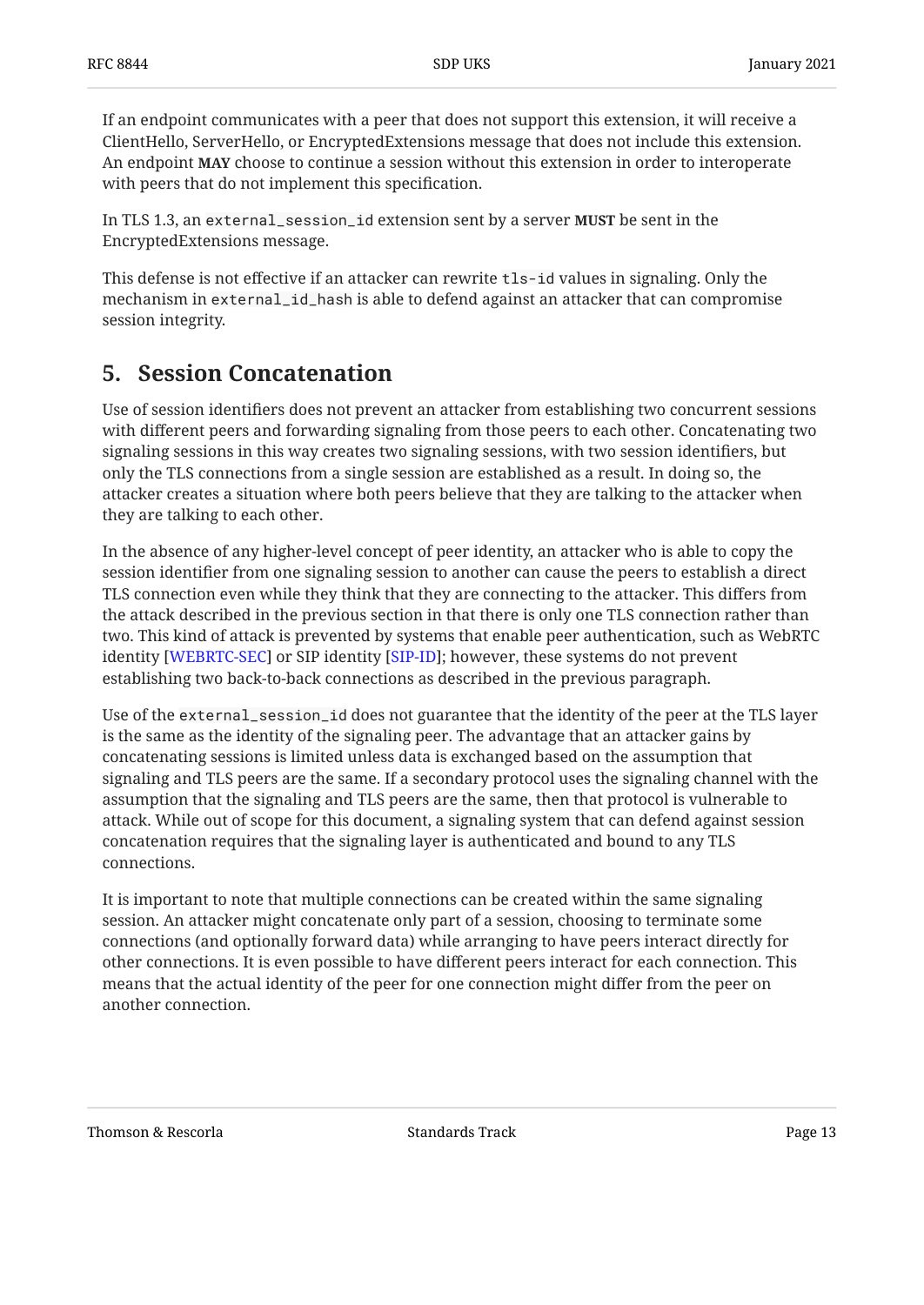Critically, information about the identity of TLS peers provides no assurances about the identity of signaling peers and does not transfer between TLS connections in the same session. Information extracted from a TLS connection therefore **MUST NOT** be used in a secondary protocol outside of that connection if that protocol assumes that the signaling protocol has the same peers. Similarly, security-sensitive information from one TLS connection **MUST NOT** be used in other TLS connections even if they are established as a result of the same signaling session.

## <span id="page-13-0"></span>**[6. Security Considerations](#page-13-0)**

When combined with identity assertions, the mitigations in this document ensure that there is no opportunity to misrepresent the identity of TLS peers. This assurance is provided even if an attacker can modify signaling messages.

Without identity assertions, the mitigations in this document prevent the session splicing attack described in [Section 4](#page-8-1). Defense against session concatenation [\(Section 5](#page-12-0)) additionally requires that protocol peers are not able to claim the certificate fingerprints of other entities.

## <span id="page-13-1"></span>**[7. IANA Considerations](#page-13-1)**

This document registers two extensions in the "TLS ExtensionType Values" registry established in : [[TLS13\]](#page-14-0)

- $\bullet$  The externa $1\_$ id $\_$ hash extension defined in [Section 3.2](#page-6-1) has been assigned a code point of 55; it is recommended and is marked as "CH, EE" in TLS 1.3.
- The external\_session\_id extension defined in [Section 4.3](#page-11-0) has been assigned a code point of 56; it is recommended and is marked as "CH, EE" in TLS 1.3.

### <span id="page-13-3"></span><span id="page-13-2"></span>**[8. References](#page-13-2)**

### <span id="page-13-7"></span>**[8.1. Normative References](#page-13-3)**

- [ASCII] Cerf, V., "ASCII format for network interchange", STD 80, RFC 20, DOI 10.17487/ RFC0020, October 1969, [<https://www.rfc-editor.org/info/rfc20](https://www.rfc-editor.org/info/rfc20)>.
- <span id="page-13-5"></span><span id="page-13-4"></span>**[BASE64]** Josefsson, S., "The Base16, Base32, and Base64 Data Encodings", RFC 4648, DOI 10.17487/RFC4648, October 2006, <<https://www.rfc-editor.org/info/rfc4648>>.
	- **[DTLS]** Rescorla, E. and N. Modadugu, "Datagram Transport Layer Security Version 1.2", RFC 6347, DOI 10.17487/RFC6347, January 2012, <[https://www.rfc-editor.org/info/](https://www.rfc-editor.org/info/rfc6347) . [rfc6347>](https://www.rfc-editor.org/info/rfc6347)
- <span id="page-13-6"></span>**[DTLS-SDP]** Holmberg, C. and R. Shpount, "Session Description Protocol (SDP) Offer/Answer Layer Security (TLS)", RFC 8842, DOI 10.17487/RFC8842, January 2021, [<https://](https://www.rfc-editor.org/info/rfc8842) . [www.rfc-editor.org/info/rfc8842>](https://www.rfc-editor.org/info/rfc8842) Considerations for Datagram Transport Layer Security (DTLS) and Transport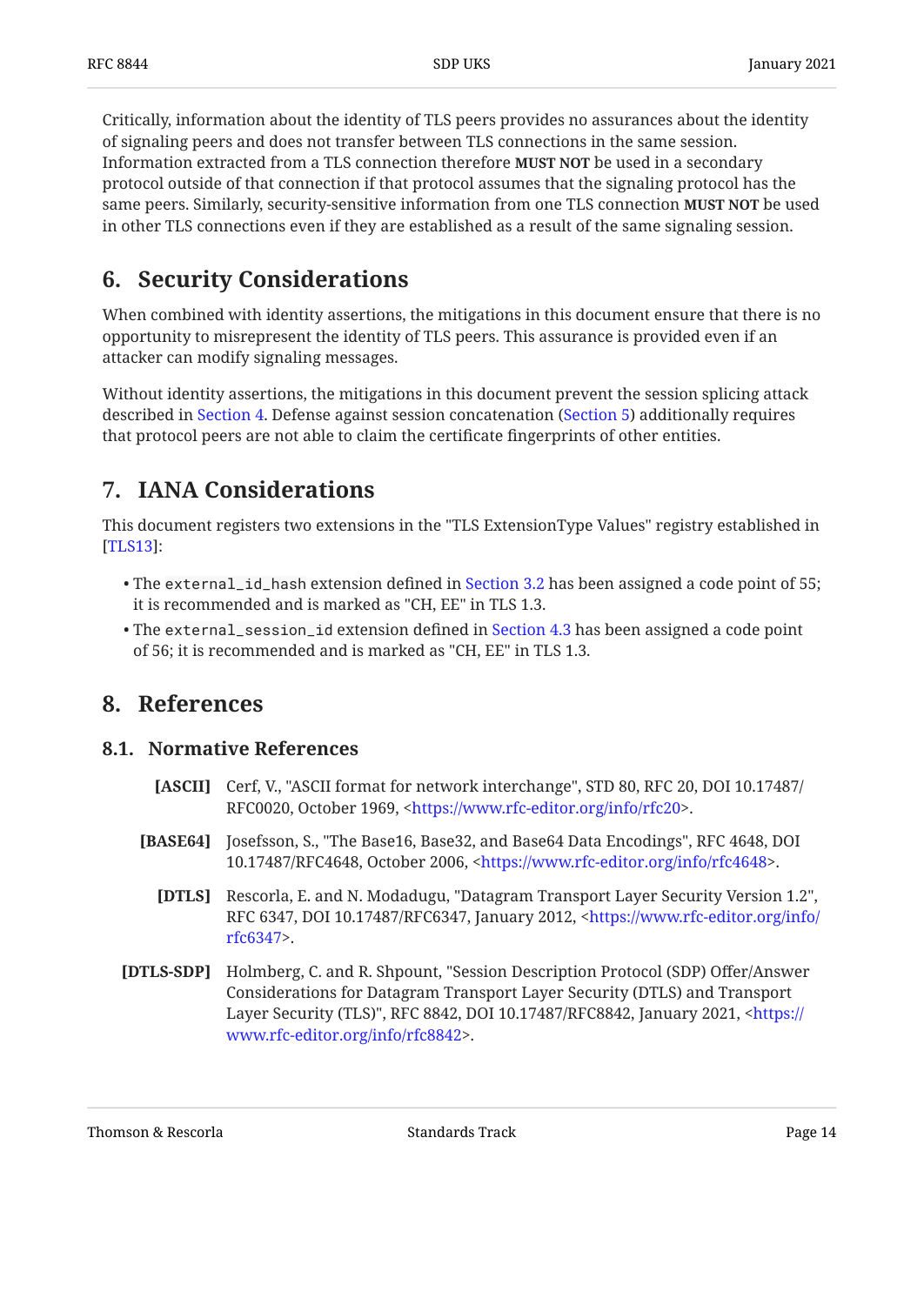- <span id="page-14-4"></span>**[DTLS-SRTP]** Fischl, J., Tschofenig, H., and E. Rescorla, "Framework for Establishing a Secure Layer Security (DTLS)", RFC 5763, DOI 10.17487/RFC5763, May 2010, <[https://](https://www.rfc-editor.org/info/rfc5763) . [www.rfc-editor.org/info/rfc5763>](https://www.rfc-editor.org/info/rfc5763) Real-time Transport Protocol (SRTP) Security Context Using Datagram Transport
- <span id="page-14-10"></span><span id="page-14-9"></span><span id="page-14-8"></span><span id="page-14-7"></span><span id="page-14-2"></span><span id="page-14-1"></span>**[FINGERPRINT]** Lennox, J. and C. Holmberg, "Connection-Oriented Media Transport over the (SDP)", RFC 8122, DOI 10.17487/RFC8122, March 2017, <[https://www.rfc-](https://www.rfc-editor.org/info/rfc8122). [editor.org/info/rfc8122>](https://www.rfc-editor.org/info/rfc8122) Transport Layer Security (TLS) Protocol in the Session Description Protocol
	- **[JSON]** Bray, T., Ed., "The JavaScript Object Notation (JSON) Data Interchange Format", STD 90, RFC 8259, DOI 10.17487/RFC8259, December 2017, <[https://www.rfc-](https://www.rfc-editor.org/info/rfc8259). [editor.org/info/rfc8259>](https://www.rfc-editor.org/info/rfc8259)
	- **[PASSPORT]** Wendt, C. and J. Peterson, "PASSporT: Personal Assertion Token", RFC 8225, DOI 10.17487/RFC8225, February 2018, <https://www.rfc-editor.org/info/rfc8225>.
		- **[RFC2119]** Bradner, S., "Key words for use in RFCs to Indicate Requirement Levels", BCP 14, RFC 2119, DOI 10.17487/RFC2119, March 1997, <[https://www.rfc-editor.org/info/](https://www.rfc-editor.org/info/rfc2119) . [rfc2119>](https://www.rfc-editor.org/info/rfc2119)
		- **[RFC8174]** Leiba, B., "Ambiguity of Uppercase vs Lowercase in RFC 2119 Key Words", BCP 14, RFC 8174, DOI 10.17487/RFC8174, May 2017, [<https://www.rfc-editor.org/info/](https://www.rfc-editor.org/info/rfc8174) . [rfc8174>](https://www.rfc-editor.org/info/rfc8174)
			- **[SDP]** Handley, M., Jacobson, V., and C. Perkins, "SDP: Session Description Protocol", RFC 4566, DOI 10.17487/RFC4566, July 2006, [<https://www.rfc-editor.org/info/](https://www.rfc-editor.org/info/rfc4566) . [rfc4566>](https://www.rfc-editor.org/info/rfc4566)
			- **[SHA]** Eastlake 3rd, D. and T. Hansen, "US Secure Hash Algorithms (SHA and SHA-based HMAC and HKDF)", RFC 6234, DOI 10.17487/RFC6234, May 2011, [<https://](https://www.rfc-editor.org/info/rfc6234) . [www.rfc-editor.org/info/rfc6234>](https://www.rfc-editor.org/info/rfc6234)
			- **[SIP-ID]** Peterson, J., Jennings, C., Rescorla, E., and C. Wendt, "Authenticated Identity Management in the Session Initiation Protocol (SIP)", RFC 8224, DOI 10.17487/ RFC8224, February 2018, <https://www.rfc-editor.org/info/rfc8224>.
			- **[SRTP]** Baugher, M., McGrew, D., Naslund, M., Carrara, E., and K. Norrman, "The Secure Real-time Transport Protocol (SRTP)", RFC 3711, DOI 10.17487/RFC3711, March 2004, <https://www.rfc-editor.org/info/rfc3711>.
			- **[TLS13]** Rescorla, E., "The Transport Layer Security (TLS) Protocol Version 1.3", RFC 8446, DOI 10.17487/RFC8446, August 2018, <https://www.rfc-editor.org/info/rfc8446>.
			- **[UTF8]** Yergeau, F., "UTF-8, a transformation format of ISO 10646", STD 63, RFC 3629, DOI 10.17487/RFC3629, November 2003, [<https://www.rfc-editor.org/info/](https://www.rfc-editor.org/info/rfc3629) . [rfc3629>](https://www.rfc-editor.org/info/rfc3629)
- <span id="page-14-12"></span><span id="page-14-11"></span><span id="page-14-6"></span><span id="page-14-5"></span><span id="page-14-3"></span><span id="page-14-0"></span>**[WEBRTC-SEC]** Rescorla, E., "WebRTC Security Architecture", RFC 8827, DOI 10.17487/RFC8827, January 2021, <[https://www.rfc-editor.org/info/rfc8827>](https://www.rfc-editor.org/info/rfc8827).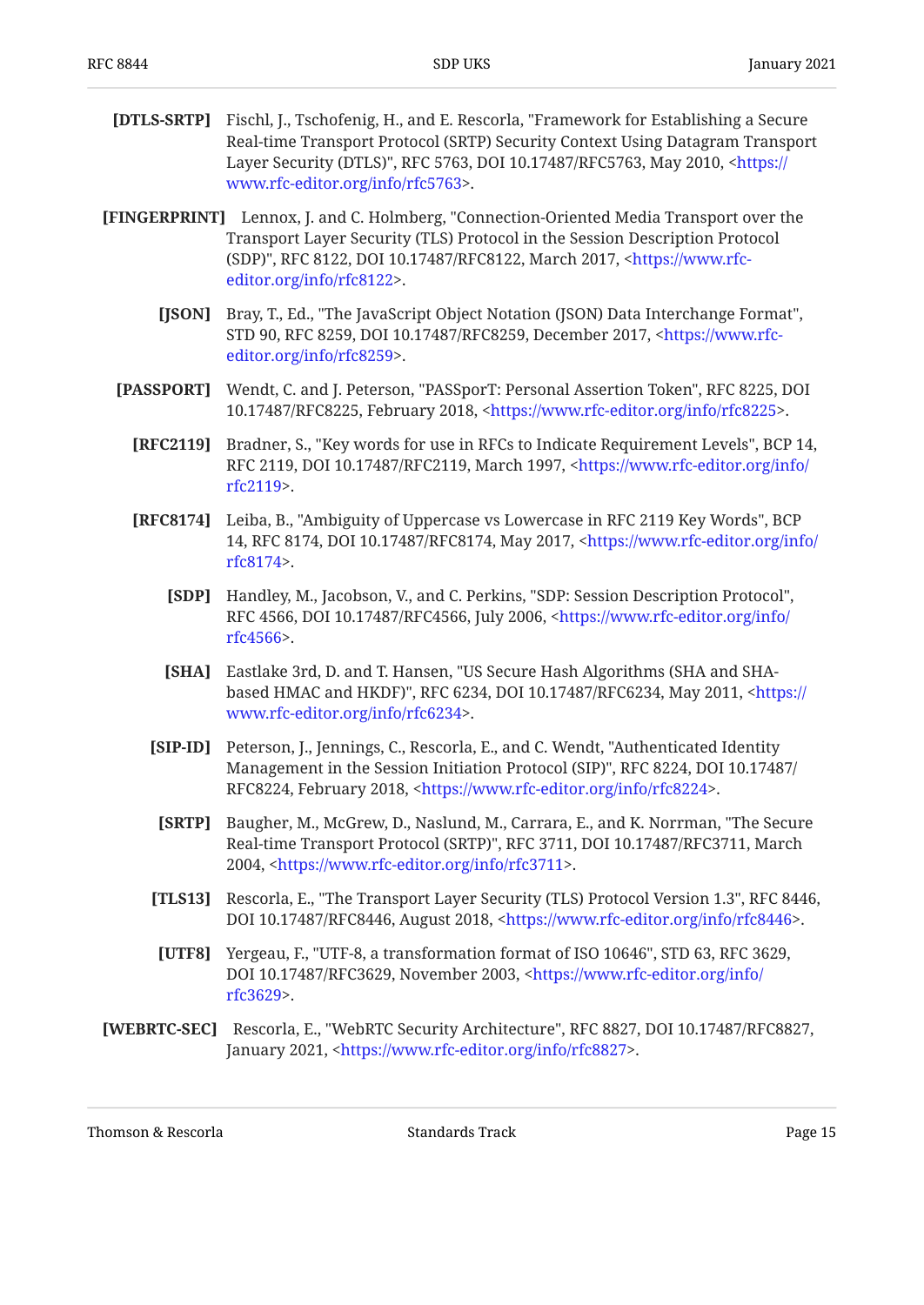#### <span id="page-15-0"></span>**[8.2. Informative References](#page-15-0)**

- <span id="page-15-7"></span><span id="page-15-6"></span>**[AGILITY]** Housley, R., "Guidelines for Cryptographic Algorithm Agility and Selecting Mandatory-to-Implement Algorithms", BCP 201, RFC 7696, DOI 10.17487/ RFC7696, November 2015, <<https://www.rfc-editor.org/info/rfc7696>>.
	- **[ICE]** Keranen, A., Holmberg, C., and J. Rosenberg, "Interactive Connectivity Traversal", RFC 8445, DOI 10.17487/RFC8445, July 2018, <[https://www.rfc-](https://www.rfc-editor.org/info/rfc8445). [editor.org/info/rfc8445>](https://www.rfc-editor.org/info/rfc8445) Establishment (ICE): A Protocol for Network Address Translator (NAT)
- <span id="page-15-2"></span>**[RFC3725]** Rosenberg, J., Peterson, J., Schulzrinne, H., and G. Camarillo, "Best Current (SIP)", BCP 85, RFC 3725, DOI 10.17487/RFC3725, April 2004, <[https://www.rfc-](https://www.rfc-editor.org/info/rfc3725). [editor.org/info/rfc3725>](https://www.rfc-editor.org/info/rfc3725) Practices for Third Party Call Control (3pcc) in the Session Initiation Protocol
- <span id="page-15-9"></span><span id="page-15-8"></span><span id="page-15-5"></span><span id="page-15-4"></span><span id="page-15-3"></span><span id="page-15-1"></span>**[RTCP-MUX]** Perkins, C. and M. Westerlund, "Multiplexing RTP Data and Control Packets on a Single Port", RFC 5761, DOI 10.17487/RFC5761, April 2010, <[https://www.rfc-](https://www.rfc-editor.org/info/rfc5761). [editor.org/info/rfc5761>](https://www.rfc-editor.org/info/rfc5761)
	- **[RTP]** Schulzrinne, H., Casner, S., Frederick, R., and V. Jacobson, "RTP: A Transport Protocol for Real-Time Applications", STD 64, RFC 3550, DOI 10.17487/RFC3550, July 2003, <https://www.rfc-editor.org/info/rfc3550>.
	- **[SIGMA]** Krawczyk, H., "SIGMA: The 'SIGn-and-MAc' Approach to Authenticated Diffie-Hellman and Its Use in the IKE Protocols", Advances in Cryptology -- CRYPTO 2003, Lecture Notes in Computer Science, Vol. 2729, DOI 10.1007/978-3-540-45146-4\_24, August 2003, [<https://](https://doi.org/10.1007/978-3-540-45146-4_24) . [doi.org/10.1007/978-3-540-45146-4\\_24](https://doi.org/10.1007/978-3-540-45146-4_24)>
		- **[UKS]** , Blake-Wilson, S. and A. Menezes "Unknown Key-Share Attacks on the Station-to-Station (STS) Protocol", Public Key Cryptography, Lecture Notes in Computer Science, Vol. 1560, DOI 10.1007/3-540-49162-7\_12, March 1999, <[https://](https://doi.org/10.1007/3-540-49162-7_12) . [doi.org/10.1007/3-540-49162-7\\_12](https://doi.org/10.1007/3-540-49162-7_12)>
	- **[WEBRTC]** Jennings, C., Boström, H., and J-I. Bruaroey, "WebRTC 1.0: Real-time Communication Between Browsers", W3C Proposed Recommendation, [<https://](https://www.w3.org/TR/webrtc/) . [www.w3.org/TR/webrtc/](https://www.w3.org/TR/webrtc/)>
		- **[ZRTP]** Zimmermann, P., Johnston, A., Ed., and J. Callas, "ZRTP: Media Path Key Agreement for Unicast Secure RTP", RFC 6189, DOI 10.17487/RFC6189, April 2011, <https://www.rfc-editor.org/info/rfc6189>.